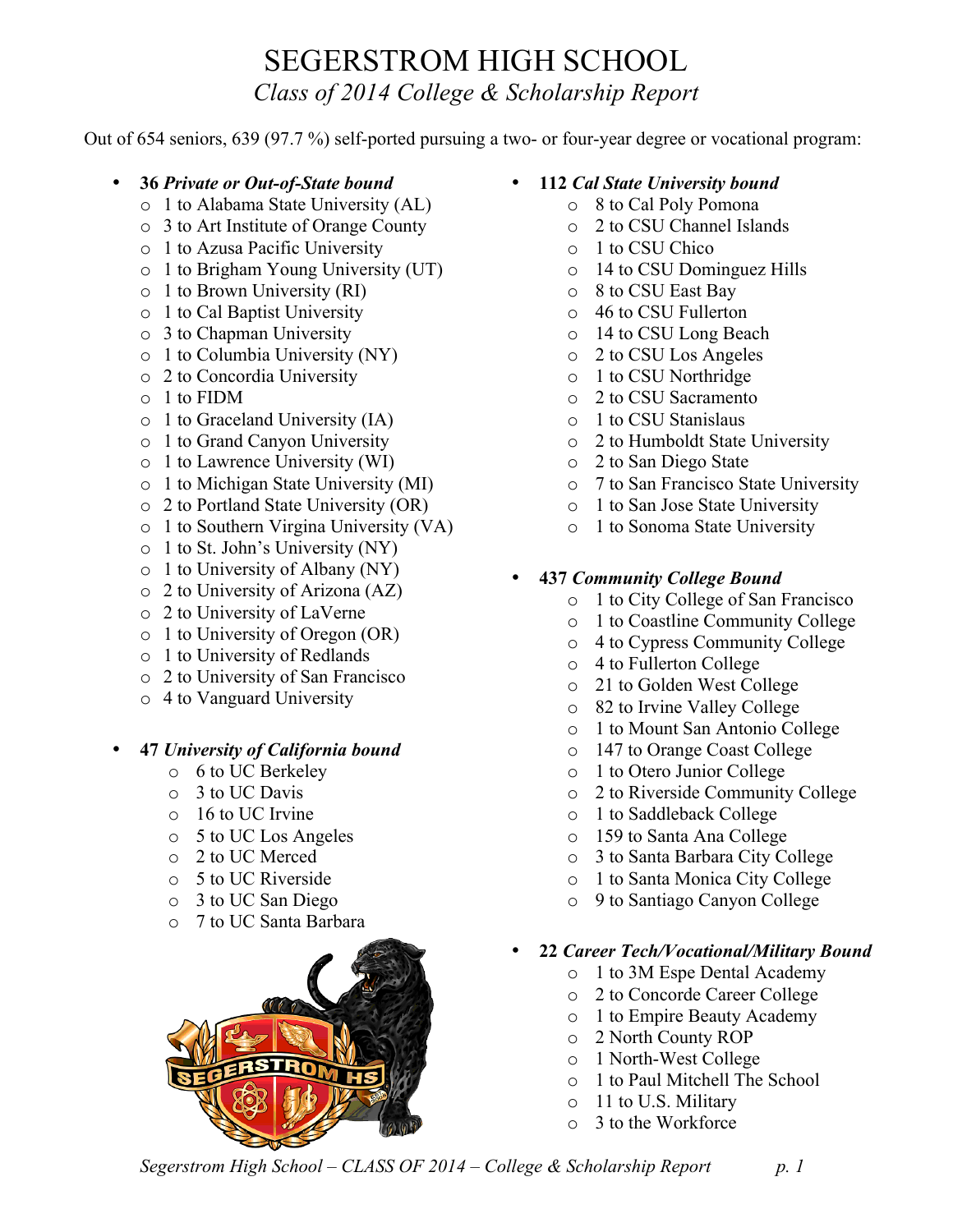# **Scholarship Report**

*This report does not include State/Federal aid or university scholarships offered to students as part of their financial aid award letter. A summary of private scholarships only.*

| <b>Assistance League/CTEP Scholarship</b>   |                                                 |
|---------------------------------------------|-------------------------------------------------|
|                                             | \$2,000                                         |
| Dulce Diaz \$1,000                          |                                                 |
| Timothy Nguyen \$1,000                      |                                                 |
| <b>Angels Baseball Scholarship</b>          | \$4,000                                         |
| Chantilly Rocha \$4,000                     |                                                 |
| (won in $8th$ grade, receiving now)         |                                                 |
| <b>Backhaus' Dance Summer Intensive</b>     | \$700                                           |
| Azalea Martinez                             |                                                 |
|                                             | \$250                                           |
| <b>Banyard Scholarship</b>                  |                                                 |
| Timothy Nguyen                              |                                                 |
| <b>CJ</b> Segerstrom                        | \$2,000                                         |
| Ismael Reynoso \$1,000                      |                                                 |
| Marisa Wilkerson \$1,000                    |                                                 |
| <b>College Access Foundation</b>            | \$12,000                                        |
| Joseph Sandoval-Rios                        |                                                 |
| <b>Chun Foundation</b>                      | \$2,500                                         |
| Kaylen Ocampo                               |                                                 |
| (2011: \$1,000) (2013: \$1,500)             |                                                 |
| <b>Earl Engman Scholarship</b>              | \$1,000                                         |
| Noah Sanders                                |                                                 |
| <b>Floral Park Scholarship</b>              |                                                 |
|                                             | \$2,000                                         |
| Sabrina Khan \$1,000                        |                                                 |
| Jocelin Lam \$1,000                         |                                                 |
| <b>Gates Millennium Scholars Program</b>    | Covers unmet need at undergraduate level & full |
| <b>Rafael Reyes</b>                         | graduate course work. TBD                       |
| <b>HEEF Scholarship</b>                     | \$5,000                                         |
| Gisela Barroso \$1,000                      |                                                 |
| Luisa Camacho \$1,000                       |                                                 |
| Brayham Hernandez \$1,000                   |                                                 |
| Katheryn Hernandez \$1,000                  |                                                 |
| Talmai Martinez \$1,000                     |                                                 |
| <b>Higher Education Mentoring Program</b>   | \$9,500                                         |
| Fernando Aguilar \$1,500                    |                                                 |
|                                             |                                                 |
|                                             |                                                 |
| Manuel Alvarez \$1,500                      |                                                 |
| Cindy Angel \$1,500                         |                                                 |
| Susana Elizalde \$2,000                     |                                                 |
| Joseph Sandoval-Rios \$3,000                |                                                 |
| <b>Kid Singers</b>                          | \$1,000                                         |
| Jose Mendoza                                |                                                 |
| <b>Kingston Technology</b>                  | \$5,000                                         |
| Grecia Gutierrez \$5,000 (renewable)        |                                                 |
| <b>Kingston Foundation Scholarship</b>      | \$5,000                                         |
| Grecia Gutierrez                            |                                                 |
| <b>LULAC Council #147</b>                   | \$2,500                                         |
| Luisa Camacho \$1,000                       |                                                 |
| Alexa Delgado \$1,000                       |                                                 |
| Carlos Muro \$500                           |                                                 |
|                                             | \$800                                           |
| <b>MESA Scholarship</b>                     |                                                 |
| Cindy Angel \$150                           |                                                 |
| Brandon Escobedo \$150                      |                                                 |
| Miriam Lopez \$300                          |                                                 |
| Bryan Sanchez \$200                         |                                                 |
| <b>OC Bar Foundation</b>                    | \$1,250                                         |
| Kimberly Levya (Project SELF) \$1,000       |                                                 |
| Timothy Nguyen (Banyard Inn of Court) \$250 |                                                 |

*Segerstrom High School – CLASS OF 2014 – College & Scholarship Report p. 2*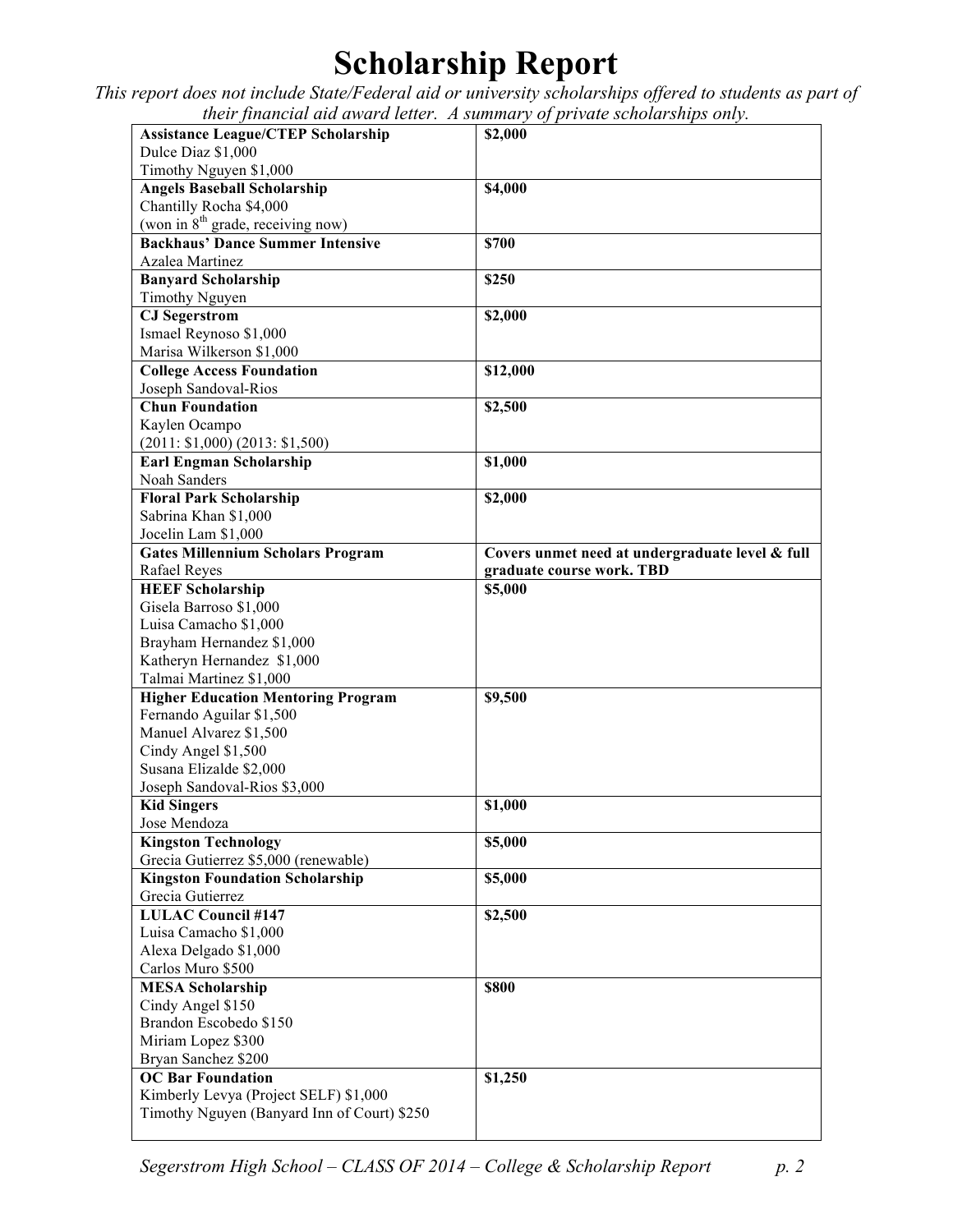| <b>OCTA Scholarship</b>                                                    | \$500     |
|----------------------------------------------------------------------------|-----------|
| Daniel Chau \$500                                                          |           |
| <b>Project Self</b>                                                        | \$500     |
| Kimberly Leyva                                                             |           |
| <b>PTSO Scholarship</b>                                                    | \$1,000   |
| Jennifer Sanchez \$500                                                     |           |
| Noah Sanders-Reyes \$500                                                   |           |
| Ronald M. Simon Scholarship (\$32,000)                                     | \$160,000 |
| Arely Escoto \$16,000per/yr                                                |           |
| Karen Cortez \$16,000per/yr                                                |           |
| Rafael Reyes \$16,000per/yr                                                |           |
| Jennifer Sanchez \$16,000per/yr                                            |           |
| <b>Santa Ana Chamber of Commerce</b>                                       | \$1,000   |
| "Difference Makers" Scholarship                                            |           |
| Joseph Sandoval-Rios                                                       |           |
| Santa Ana College Scholarships                                             | \$7,400   |
| Jesus Anaya \$800                                                          |           |
| Juan Avila \$800                                                           |           |
| Dulce Diaz \$800                                                           |           |
| Leopoldo Escutia \$800                                                     |           |
| Stephanie Garcia \$800                                                     |           |
| Miriam Lopez \$800                                                         |           |
| Narda Martinez \$800                                                       |           |
| Perla Quiroz \$500                                                         |           |
| Cynthia Sandoval \$500                                                     |           |
| Bryan Valdez \$800                                                         |           |
| <b>Santa Ana Police Association</b>                                        | \$1,000   |
| Dulce Diaz                                                                 |           |
| <b>Santa Ana Public Schools Foundation</b>                                 | \$1,000   |
| Rita Caballero \$500                                                       |           |
| Joshua Rodriguez \$500                                                     |           |
| <b>Schools First Scholarship</b>                                           | \$500     |
| Jessica Pena                                                               |           |
| <b>SFHS Financial Aid Nite Scholarship</b>                                 | \$1,000   |
| Crystal Ramirez \$1,000                                                    |           |
| The Wooden Floor Scholarship                                               | \$1,000   |
| Kimberly Herrera                                                           |           |
| <b>Tiger Woods Scholarship</b>                                             | \$1,000   |
| Yesenia Garcia                                                             |           |
| Tzu Chi Scholarship                                                        | \$8,000   |
| Luisa Camacho \$4,000                                                      |           |
| Tien Nguyen \$4,000                                                        |           |
| <b>Western Medical Center</b>                                              | \$1,000   |
| Dana Le                                                                    |           |
| $\mathbf{r}$ .<br>$\mathbf{r}$<br>MA 14<br>$\bigcap$ to $\bigcap$<br>1 P A |           |

# **Private Scholarships Total \$241,150 + GMSP**